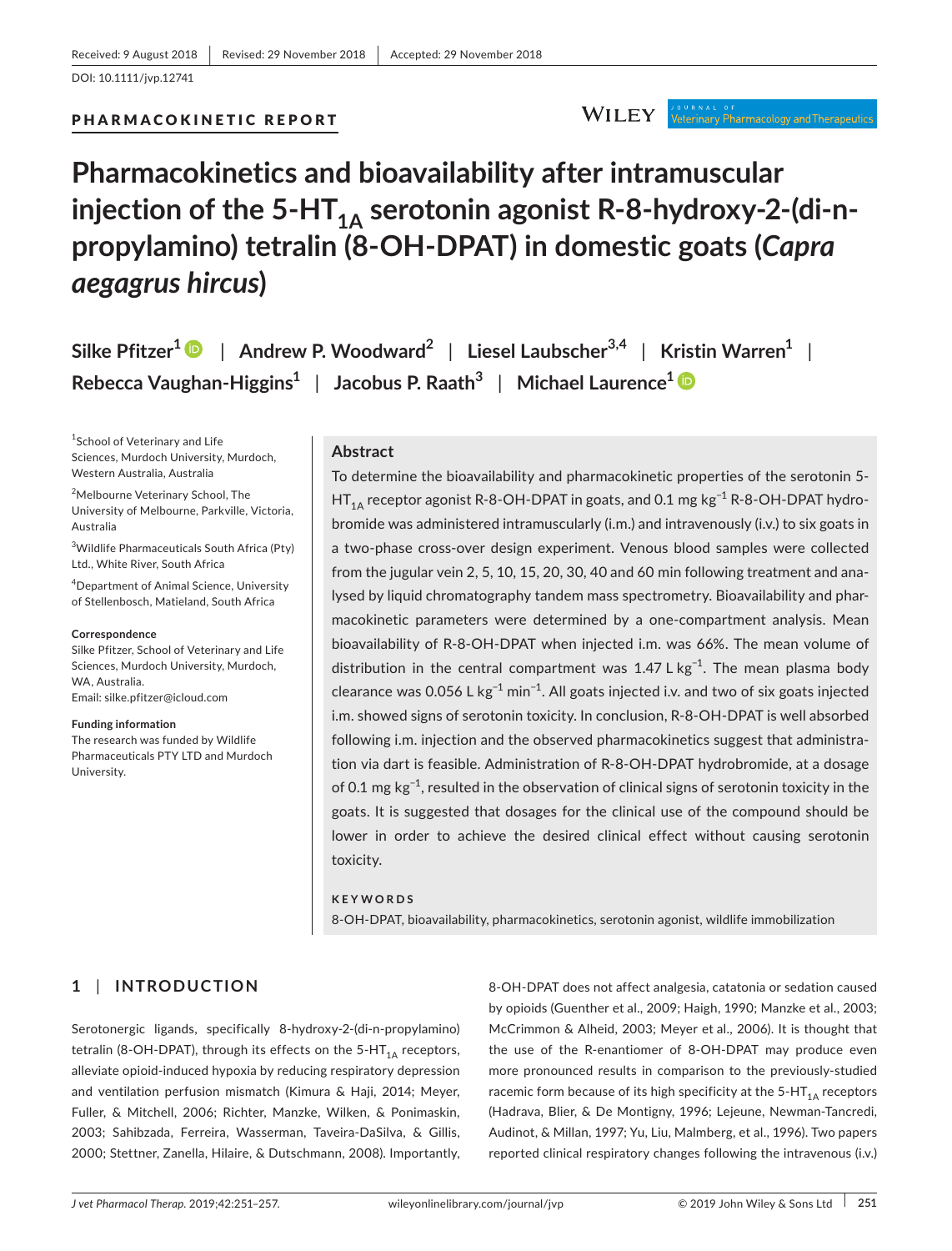**252 |**  PFITZER et al.

use of the racemic form of 8-OH-DPAT in goats at dosages of 0.1 and 0.5 mg kg−1, respectively (Herman, O'Halloran, & Bisgard, 2001; Meyer et al., 2006). In order to immobilize wild herbivores, R-8-OH-DPAT would have to be administered together with the opioid by means of an intramuscular (i.m.) injection with a dart syringe.

Some literature on the pharmacokinetic data of 8-OH-DPAT in rats and marmosets exists (Kotani, Urushino, Natsutani, Ogi, & Ikeda, 2017; Yu & Lewander, 1997; Zuideveld, Treijtel, Van der Graaf, & Danhof, 2000) but there is currently no published literature available on the pharmacokinetics of 8-OH-DPAT in ungulates. Therefore, the pharmacokinetics and bioavailability after i.m. injection of this serotonin agonist had to be investigated in order to establish if it would be a feasible adjunct to an opioid-based i.m. immobilization mixture for wildlife.

The aim of this study was to characterize the pharmacokinetics and bioavailability of R-8-OH-DPAT hydrobromide in goats at a dosage of 0.1 mg kg<sup>-1</sup> which equals 0.075 mg kg<sup>-1</sup> of R-8-OH-DPAT.

## **2** | **MATERIAL AND METHODS**

This study was approved by the Murdoch University Animal Ethics Committee (R2922/17) and the animal ethics committee of Wildlife Pharmaceuticals (WPAEC-2016-DPATGOAT-09-C). Six healthy domestic female indigenous veld goats of between 4 and 5 years of age weighing between 29 and 43 kg (average 34 kg) were used for this project.

A two-way cross-over experiment was undertaken with a 14-day rest period.

Each goat was injected either i.v. or i.m. with 0.1 mg kg−1 R-8- OH-DPAT hydrobromide (Tocris Bioscience, Bristol, UK, catalogue number 1080), equivalent to approximately 0.075 mg kg<sup>-1</sup> R-8-OH-DPAT (pubchem.ncbi.nlm.nih.gov). The compound was dissolved in sterile water to a concentration of 5 mg m $l^{-1}$ . Intravenous injection was administered with a 21G 25.4 mm needle as a bolus into the jugular vein opposite to the catheterized jugular vein. After the i.v. injection, blood was collected back into the syringe and reinjected to ensure that the full dose of R-8-OH-DPAT was administered. The i.m. injection was given into the lateral femoral muscle group with a 21G 25.4 mm needle.

Blood was collected from an intravenous catheter that was inserted into the jugular vein. Serial blood samples were collected at 2, 5, 10, 15, 20, 30, 40 and 60 min following treatment. Within two hours after collection, the blood was centrifuged and serum decanted into cryovials and stored at −20°C until further analysis within 2 weeks after collection.

Laboratory analysis of the serum was performed by means of liquid chromatography tandem mass spectrometry (LC-MS/ MS) by FDA Laboratories, Pretoria, South Africa similar to methods published (Kotani et al., 2017; Yu, Liu, Hacksell, & Lewander, 1996). The serum (20 μl) was diluted with methanol. The mixture was then centrifuged for protein precipitation. The supernatant was collected and subjected to the analysis against a reference standard prepared by dissolving R-8-OH-DPAT powder in methanol. Chromatographic separation was achieved using a Phenomenex Luna® 5  $\mu$ m C18 150 × 2 mm analytical column maintained at 40°C. The mobile phase consisted of 0.1% formic acid in water (A) and 0.1% formic acid in acetonitrile (B) the gradient elution programme was as follows: 0–1 min, 90% A; 1–2 min, 90%– 10% A; 2–5 min, 10% A; 5–6 min, 10%–90% A; 6–10 min, 90% A.

The LC-MS/MS system consisted of an Agilent 1200 highpressure liquid chromatography system coupled to an AB Sciex triple quadrupole 3500 mass spectrometer. Positive electrospray ionization was used, and the analysis was performed in the multiple electron monitoring mode (MRM). The turbo ion spray source was set with the following settings: capillary voltage 5500 V, nebuliser gas  $(N_2)$  10 (arbitrary units), curtain gas  $(N_2)$  20 (arbitrary units) and source temperature of 400°C. Two MRM transitions were selected, the most intense (248.105 m/z:147.000 m/z) being used for quantification and the other (248.105 m/z:107.000 m/z) for confirmation.

The limit of quantification (LOQ) was set according to methods described by Shabir (2003) at 20  $\mu$ g L<sup>-1</sup>. The limit of detection (LOD) was estimated to be 5  $\mu$ g L $^{-1}$  as the lowest non-zero observation in the data set was 5.7 µg L<sup>-1</sup>. The interassay variation was 12.53%, and the interassay variation was 10.35%.

Matrix-matched calibration curve and control samples were prepared by spiking on serum, collected from goats that had not been treated with the drug, at different concentrations. Serum concentrations of R-8-OH-DPAT were collectedby the use of peak area and slope-intercept from linear matrix-matched calibration curves.

Data management was conducted in Microsoft Excel 2016. Analysis and visualization of data and definition of models were performed in MATLAB 2015 (The Mathworks, Inc.). Coding for the study was developed based on the author's previous work (Sebbag, Thomasy, Woodward, Knych, & Maggs, 2016).

A typical data analysis scheme for the two-stage setting was used for pharmacokinetic modelling. For the compartmental analysis, after viewing the intravenous data on  $log<sub>10</sub>$  scale, a onecompartment model (Toutain & Bousquet-Melou, 2004a; Toutain & Bousquet-Mélou, 2004b) was chosen. The model for i.v. administration was implemented as the ordinary differential equation (ODE) (Equation 1), where  $DX_1/dt$  is the rate of change of drug mass in the central compartment,  $X_1$  is the drug mass ( $\mu$ g) in the central compartment, V<sub>c</sub> is the central compartment volume of distribution (L kg<sup>-1</sup>), and Cl<sub>p</sub> is the plasma clearance (L kg<sup>-1</sup> min<sup>-1</sup>).

$$
\frac{dX1}{dt} = \left(\frac{X1}{Vc}\right)^* Clp
$$
 (1)

Numeric solutions of the ODE were collected for this model using the numeric differentiation formulas as implemented in MATLAB's "ode15s" (Shampine & Reichelt, 1997).

For the i.m. model (Equations 2 and 3), we defined first-order absorption, where  $X_a$  is the drug mass in the absorption compartment ( $\mu$ g) and k<sub>a</sub> is the first-order absorption rate constant (min<sup>-1</sup>).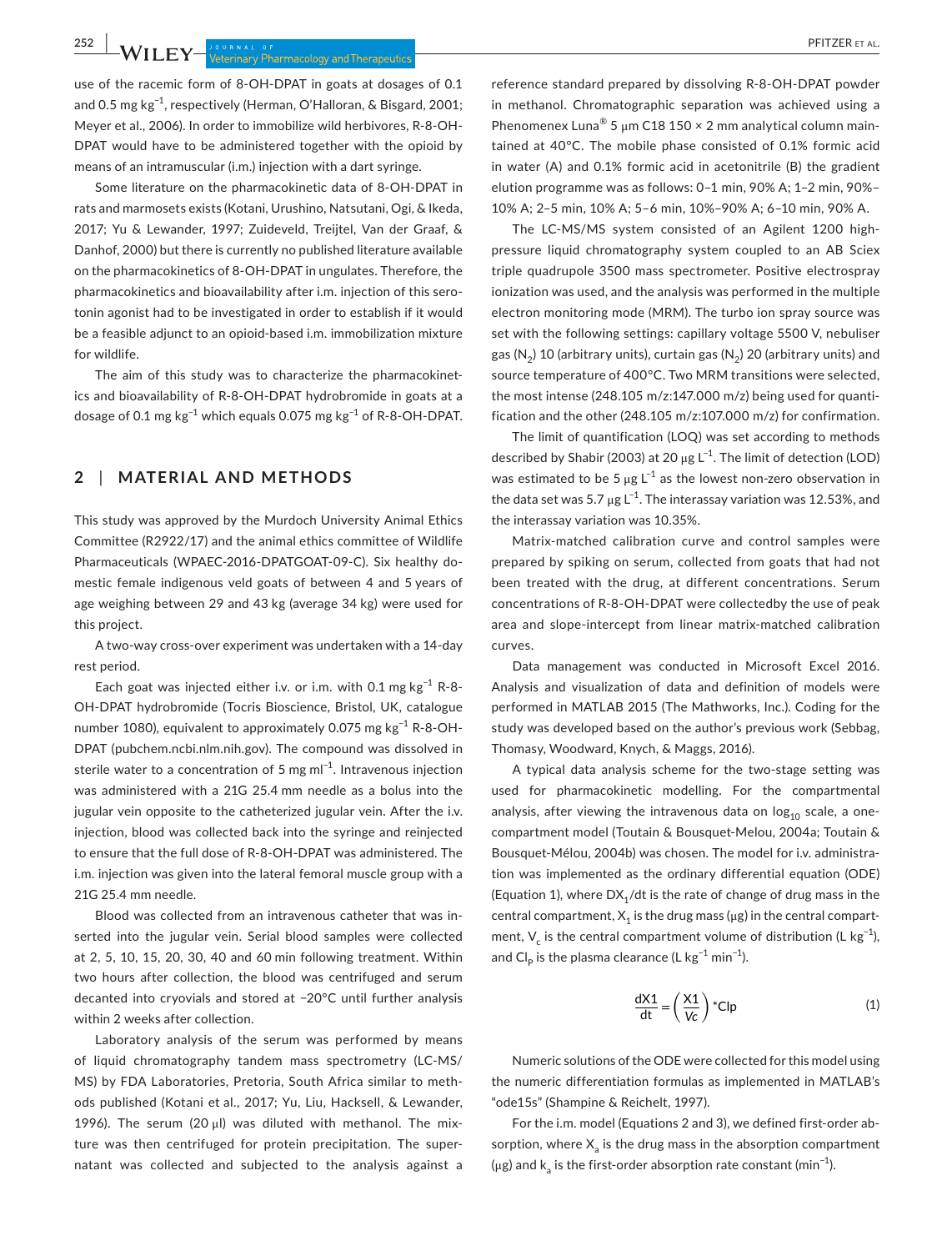

FIGURE 1 Observed versus predicted concentrations of R-8- OH-DPAT in serum of goats after i.v. injection of 0.1 mg kg<sup>-1</sup> R-8-OH-DPAT hydrobromide. The solid line is the line of identity (*y* = *x*)

$$
\frac{dX1}{dt} = -\left(\left(\frac{X1}{Vc}\right)^*Clp\right) + (Xa^*ka)
$$
 (2)

$$
\frac{dXa}{dt} = - (Xa * ka)
$$
 (3)

This model includes i.m. bioavailability  $F_{\text{im}}$  (%), implemented in the ODE initial conditions. The model therefore includes four primary pharmacokinetic parameters to be estimated from the data; total plasma clearance  $(CL_p)$ , volume of distribution of the central compartment  $(V<sub>c</sub>)$ , first-order absorption rate constant  $(k<sub>a</sub>)$  and intramuscular bioavailability ( $F_{\rm i.m.}$ ). The error standard deviation ( $\sigma_{\rm e}^{\ 2}$ ) is also estimated in this model.

Parameter estimation was governed by the following principles:

- **1.** all BLQ data points were included as scalar observations, as for the observations above the quantification limit (LOQ) (i.e. the LOQ was ignored).
- **2.** the BLD data points were defined as censored observations (i.e.,  $15 \mu g L^{-1}$ ).
- **3.** a censored non-linear regression model was defined, and instead of minimizing the sum-of-squares of the weighted residuals, we implemented maximum likelihood estimation of the pharmacokinetic parameters, first for the i.v. phase only, then for the i.v. and i.m. phases simultaneously.

For step 3, the censored (Tobit) regression was implemented by direct definition of the log-likelihood function (Lynn, 2001), with optimization using the MATLAB functions "fmincon" (constrained function minimization), an implementation of an interior-point algorithm, and "patternsearch," an adaptive mesh algorithm. For the BLD, this censored regression method is equivalent to Beal's "method 3" (Beal, 2001). For the maximum likelihood estimation,

we assumed the distribution of residual errors was normal, with standard deviation as a parameter to be estimated ( $\sigma_{_E}^{~2}$ ). To accommodate heteroscedasticity, the residuals were weighted (1/Y). We estimated simultaneous parameters for the i.v. and i.m. phase for each subject, to improve the robustness of the i.m. parameter estimates. The goodness-of-fit of the models was assessed by plots of the observed and predicted concentrations vs time for each subject, and identity (observed vs predicted concentrations) and residuals plots across subjects.

Secondary parameters were estimated from the final models.

The area under the curve (AUC) was determined by numeric integration of the final models. The  $AUC<sub>inf</sub>$  was obtained as the improper integral (integration from time zero to infinity).

The elimination and absorption half-lives were obtained from Equation 4.

$$
t\frac{1}{2} = \frac{\log_e 2}{k} \tag{4}
$$

where *k* is the rate constant. As the model was parameterized using clearance, the elimination rate constant was obtained as clearance divided by the volume of distribution.

# **3** | **RESULTS**

The i.m. data series from one subject was excluded from analysis as it contained no useful information and was probably indicative of drug administration error (numerous BLD observations). The final analysed data set included 88 observations, from six i.v. subjectoccasions and five i.m. subject-occasions.

Though the experiment was a conventional two-stage, crossover design, the data set was characterized by observations that were below the analytical method detection limit (BLD; *n* = 6/88), or below the quantification limit but above the detection limit (BLQ; *n* = 40/88).

The final compartmental model was an acceptable fit, to both the i.m. and the i.v. data. The goodness-of-fit visualization indicated that the fit of the i.v. model across subjects was similar to that of the i.m. model across subjects (Figures 1 and 2). For all the modelled subjectoccasions, the quality of the model fit was similar; none stood out as being indicative of model failure.

Estimated primary and secondary parameters from the compartmental analysis are listed in Table 1 and Table 2**,** respectively.

All goats injected i.v. displayed clear clinical signs of serotonin toxicity (Boyer, 2005; Isbister & Buckley, 2005; Volpi-Abadie, Kaye, & Kaye, 2013), while two of five goats injected i.m. displayed mild signs of serotonin toxicity. The clinical behavioural effects of the R-8-OH-DPAT manifested within 2 min and 5 min after injection in goats that were injected i.v. and i.m., respectively. These clinical signs consisted of head shaking, chewing and licking, moderate to severe shivering of the entire body, vocalization, urination and hypersensitivity to external stimulation. All goats fully recovered within twenty minutes after onset of the clinical signs.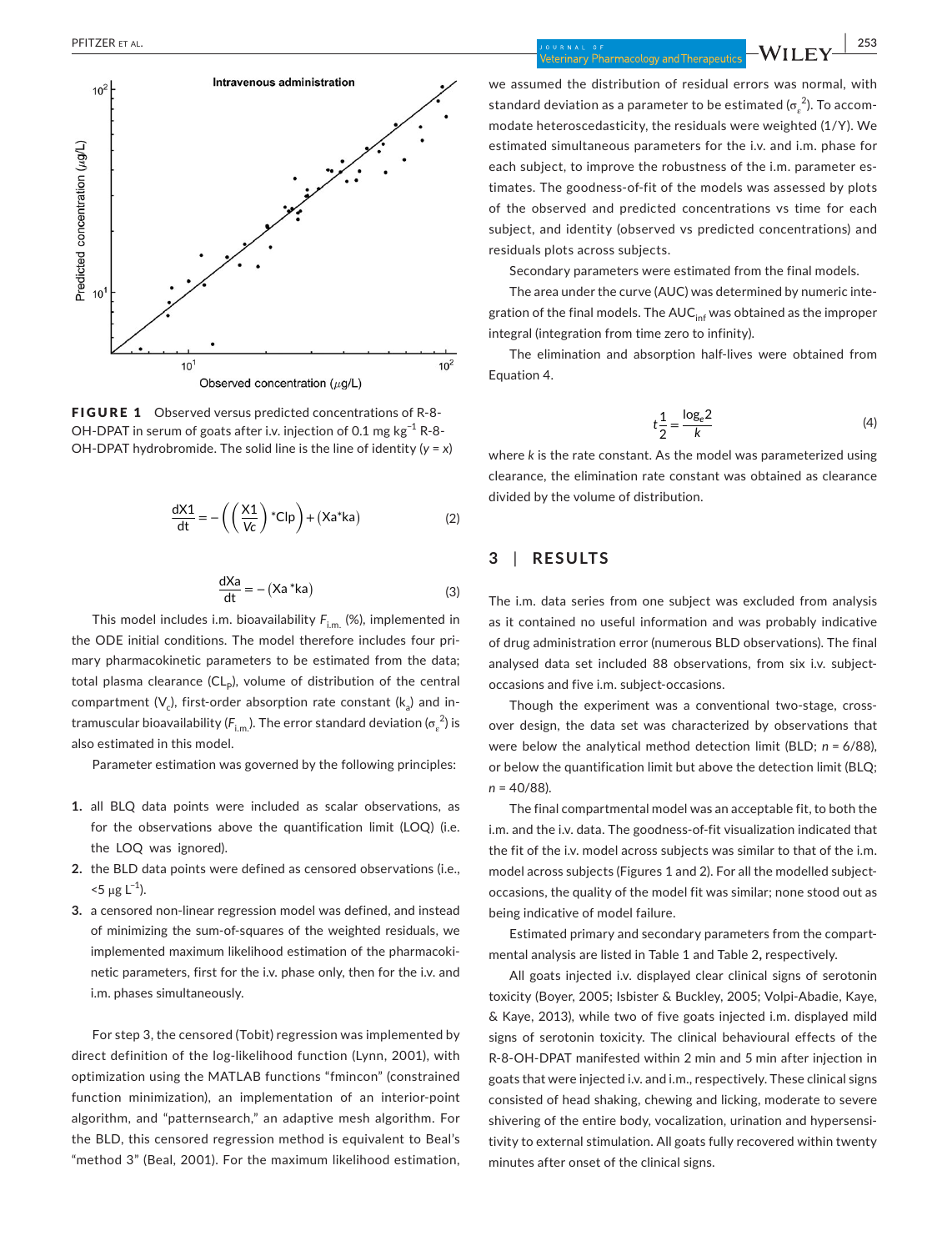# **4** | **DISCUSSION**

The lower limit of quantification in this study coincided with biologically relevant drug concentrations. Because the number of BLQ observations was large, and more prevalent in the i.m. phase, the reported concentrations of the BLQ observations were used directly rather than deleting these observations from the data set. Despite widespread use in analytical method validation, quantification limits depend on arbitrary selection of an acceptable relative error limit, despite the fact that measurement error is present in all the data (Guo, Harel, & Little, 2010; Jelliffe, Schumitzky, Bayard, Fu, & Neely, 2015). Simply discarding the BLQ data would result in complete failure of the i.m. phase, even though it contains useful information. The presence of BLQ data requires careful consideration of appropriate methodology to limit bias in parameter estimation while retaining



FIGURE 2 Observed versus predicted concentrations of R-8- OH-DPAT in serum of goats after i.m. injection of 0.1 mg kg<sup>-1</sup> R-8-OH-DPAT hydrobromide. The solid line is the line of identity (*y* = *x*)

information (Jusko, 2012). Recent observations in population analysis demonstrate that simply ignoring the LOQ is a valid approach, where numeric values for the BLQ observations are available, and superior to deletion or substitution (Keizer et al., 2015). In this study, the BLQ observations were retained, combined with the popular maximum likelihood approach (Bergstrand & Karlsson, 2009) for the BLD observations. However, the precise impact of measurement error associated with BLQ observations on the parameter estimates in this study is not known, and there is a specific risk of inaccuracy in the estimate of bioavailability due to the greater number of BLQ observations in the i.m. phase. The interference of the LOQ with plasma concentrations achieved after a therapeutically relevant dose suggests that optimization of analytical methods is a key priority for further investigations of this drug.

Establishing bioavailability estimates for R-8-OH-DPAT administered via the i.m. route has significant practical value. This knowledge can be used to ascertain the practicality and a dose estimate for adding the serotonin agonist to an opioid-based immobilization dart mixture. Although there was a large variability (range 50% to 98%), the mean bioavailability was 66% after i.m. injection; therefore, R-8- OH-DPAT was well absorbed from the injection site. At the chosen concentration of 5 mg mL−1 R-8-OH-DPAT hydrobromide, dissolved in sterile water, the total drug volume per animal was low. This means that a dart preparation is feasible due to the low injection volume.

With an absorption half-life of six minutes, the highest serum concentrations of R-8-OH-DPAT were reached in all goats between 11 and 17.5 minutes after i.m. injection (Figures 3 and 4). The mean elimination half-life of R-8-OH-DPAT in goats was 18 min (CV = 17%) according to the compartmental analysis in our experiment. This result is similar to that in rats reported by Yu and Lewander (1997). These researchers showed that in rats the plasma half-life of R-OH-DPAT reached 27 min.

The use of serotonin agonists can be associated with serotonin toxicity, also called serotonin behavioural syndrome (Boyer, 2005; Isbister, Buckley, & Whyte, 2007; Volpi-Abadie et al., 2013).

|                      | <b>TABLE 1</b> Estimated primary       |
|----------------------|----------------------------------------|
|                      | parameters from compartmental analysis |
| for the six subjects |                                        |

| Subject ID     | $V_c$   | Cl <sub>p</sub> | $\sigma_{\epsilon}^2$ | $k_{\rm a}$ | $F_{i,m}$ |
|----------------|---------|-----------------|-----------------------|-------------|-----------|
| $\mathbf{1}$   | 1.049   | 0.03991         | 0.2331                | 0.1013      | 0.6448    |
| $\mathfrak{D}$ | 1.962   | 0.06594         | 0.4216                | 0.1436      | 0.9769    |
| 3              | 0.7193  | 0.03987         | 0.4762                | 0.07038     | 0.5007    |
| $\overline{4}$ | 1.416   | 0.05617         | 0.2171                | 0.23015     | 0.5376    |
| 5              | 1.7486  | 0.07031         | 0.2393                | 0.1427      | 0.6393    |
| 6              | 1.94845 | 0.06496         | 0.2680                | $*$         | $*$       |
| <b>MFAN</b>    | 1.474   | 0.0562          | 0.3092                | 0.1376      | 0.6599    |
| <b>MEDIAN</b>  | 1.582   | 0.0606          | 0.2536                | 0.1427      | 0.6393    |
| CV%            | 34.489  | 23.91           | 35.83                 | 43.69       | 28.5      |

Note.  $\sigma_e^2$  Is the standard deviation of the residual error distribution; CV% is the coefficient of variation (STD/MEAN\*100); Cl<sub>P</sub> is the plasma body clearance (L kg<sup>-1</sup> min<sup>-1</sup>); *F*<sub>i.m.</sub> is the bioavailability after intramuscular administration (as proportion);  $k_a$  is the first-order absorption rate constant after intramuscular administration (min<sup>-1</sup>); MEAN is the arithmetic mean. STD is the sample standard deviation;  $V_C$  is the central compartment volume of distribution (L kg<sup>-1</sup>).

\*Not estimated as the available i.m. data for this subject were excluded.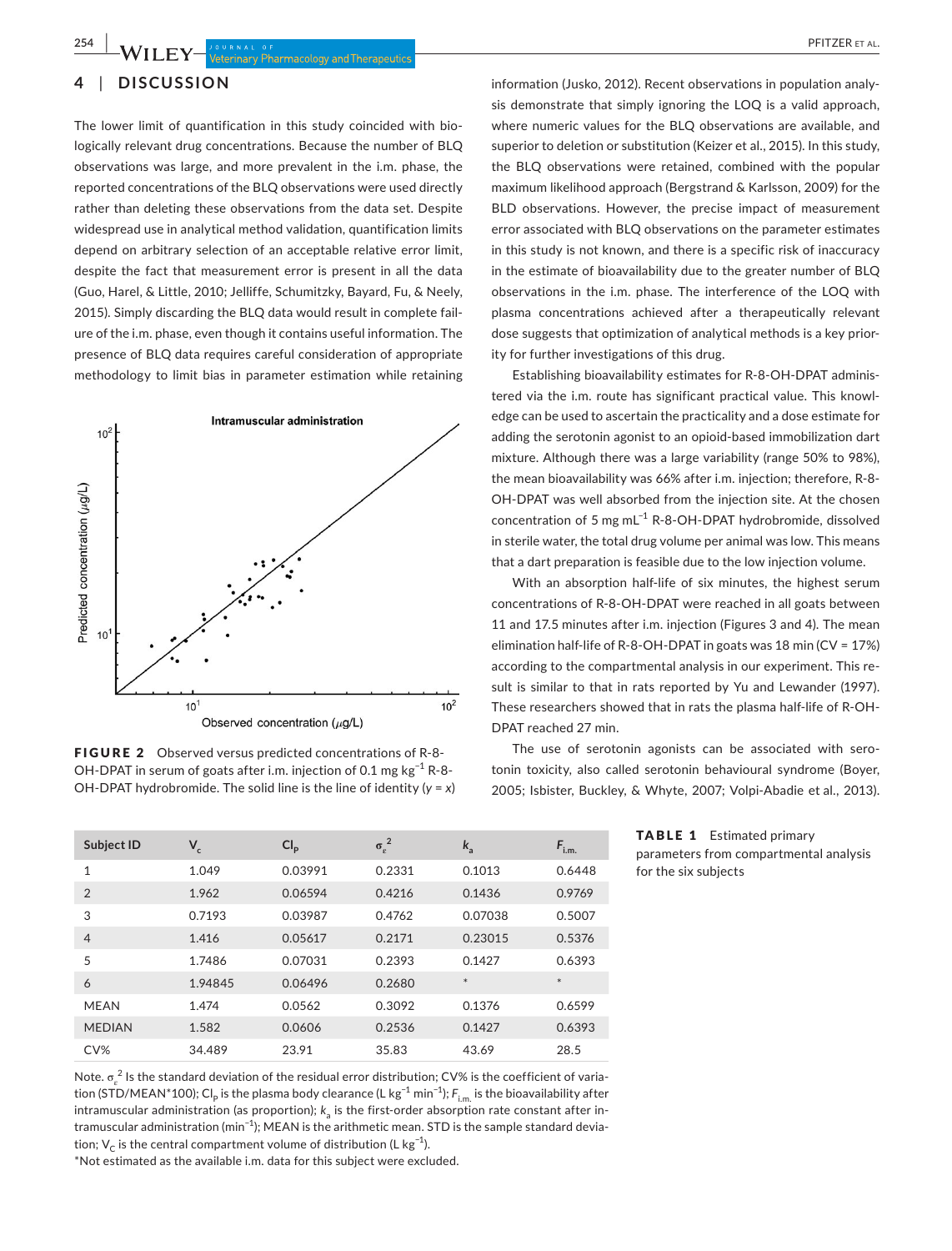| PFITZER ET AL.                                                          | JOURNAL OF<br>-Wiley-<br><b>Veterinary Pharmacology and Therapeutics</b> |                  |                  |             |             |                          |                          |
|-------------------------------------------------------------------------|--------------------------------------------------------------------------|------------------|------------------|-------------|-------------|--------------------------|--------------------------|
| <b>TABLE 2</b> Estimated secondary<br>parameters from the compartmental | Subject ID                                                               | $T_{\text{max}}$ | $C_{\text{max}}$ | $t_{1/2}$ A | $t_{1/2}$ E | AUC $_{\text{inf}}$ i.v. | AUC $_{\text{inf}}$ i.m. |
| analysis for the six subjects                                           | 1                                                                        | 17.48            | 27.03            | 6.841       | 18.23       | 1889.2                   | 1220.7                   |
|                                                                         | $\overline{2}$                                                           | 15.20            | 47.35            | 4.827       | 20.62       | 1143.4                   | 1119.2                   |
|                                                                         | 3                                                                        | 17.97            | 15.61            | 9.848       | 12.51       | 1895.7                   | 949.0                    |
|                                                                         | $\overline{4}$                                                           | 11.23            | 28.16            | 3.011       | 17.47       | 1342.5                   | 723.0                    |
|                                                                         | 5                                                                        | 14.36            | 29.38            | 4.857       | 17.24       | 1072.7                   | 686.8                    |
|                                                                         | 6                                                                        | $\ast$           | $\ast$           | $\ast$      | 20.79       | 1160.8                   | $\ast$                   |
|                                                                         | <b>MEAN</b>                                                              | 15.25            | 29.51            | 5.877       | 17.81       | 1417.4                   | 939.7                    |
|                                                                         | <b>MEDIAN</b>                                                            | 15.20            | 28.16            | 4.857       | 17.85       | 1251.6                   | 949.0                    |
|                                                                         | CV%                                                                      | 17.77            | 38.63            | 44.25       | 16.94       | 26.71                    | 25.08                    |

Note. AUC  $_{\text{inf}}$ i.v. and AUC<sub>inf</sub>i.m. are the predicted area under the curve extrapolated to infinity, for the i.v. and i.m. phase, respectively ( $\mu$ g hr L<sup>-1</sup>); CV% is the coefficient of variation (sample standard deviation/MEAN\*100); *C*max is the predicted maximum serum concentration during the i.m. phase (μg L<sup>−1</sup>); MEAN is the arithmetic mean. MEDIAN is the sample median; *T<sub>max</sub>* is the predicted time of maximum plasma concentration for the i.m. phase (minutes);  $t_{1/2}$  A is the absorption half-life (minutes);  $t_{1/2}$  E is the elimination half-life (minutes).

\*Not estimated as the available i.m. data for this subject were excluded.



FIGURE 3 Predicted serum concentrations in goats after i.v. injection of 0.1 mg kg−1 R-8-OH-DPAT hydrobromide. The solid lines each represent predictions for one subject while the dotted line is the analytical detection limit (LOD; 5  $\mu$ g L $^{-1}$ )

Serotonin toxicity has been described in humans and animals (Isbister & Buckley, 2005). The choice of dosage in the current experiment (0.1 mg kg<sup>-1</sup> of R-8-OH-DPAT) was based on previous reports in goats (Herman et al., 2001; Meyer et al., 2006) in which up to 0.5 mg kg−1 8-OH-DPAT was administered i.v. No adverse effects were reported, suggesting that the dose (0.1 mg  $kg^{-1}$ ) in this experiment would be safe. It is postulated that the onset of serotonin toxicity in the experimental animals was associated with the use of the R-enantiomer of 8-OH-DPAT as opposed to the racemic mixture that was used in other studies. The R-enantiomer has been shown to have more specific action on the  $5-HT<sub>1A</sub>$  receptors (Hadrava et al., 1996; Lejeune et al., 1997; Yu, Liu, Malmberg, et al., 1996) and the likely reason for the toxicity clinical signs described here.



FIGURE 4 Predicted serum concentrations in goats after i.m. injection of 0.1 mg kg−1 R-8-OH-DPAT hydrobromide. The solid lines each represent predictions for one subject while the dotted line is the analytical detection limit (LOD; 5  $\mu$ g L<sup>-1</sup>)

# **5** | **CONCLUSIONS**

According to the pharmacokinetic analysis, R-8-OH-DPAT was readily absorbed with a mean bioavailability of 66% after i.m. injection and the observed pharmacokinetics suggest that administration via dart is feasible. Clinical relevance of the achieved concentrations is evidenced by clinical signs of serotonin toxicity observed after injection. Following the observation of clinical signs of serotonin toxicity in the goats at a dosage of R-8-OH-DPAT hydrobromide of 0.1 mg  $kg^{-1}$ , it is concluded that the dosage used should be lower in order to achieve the desired clinical effect without causing serotonin toxicity.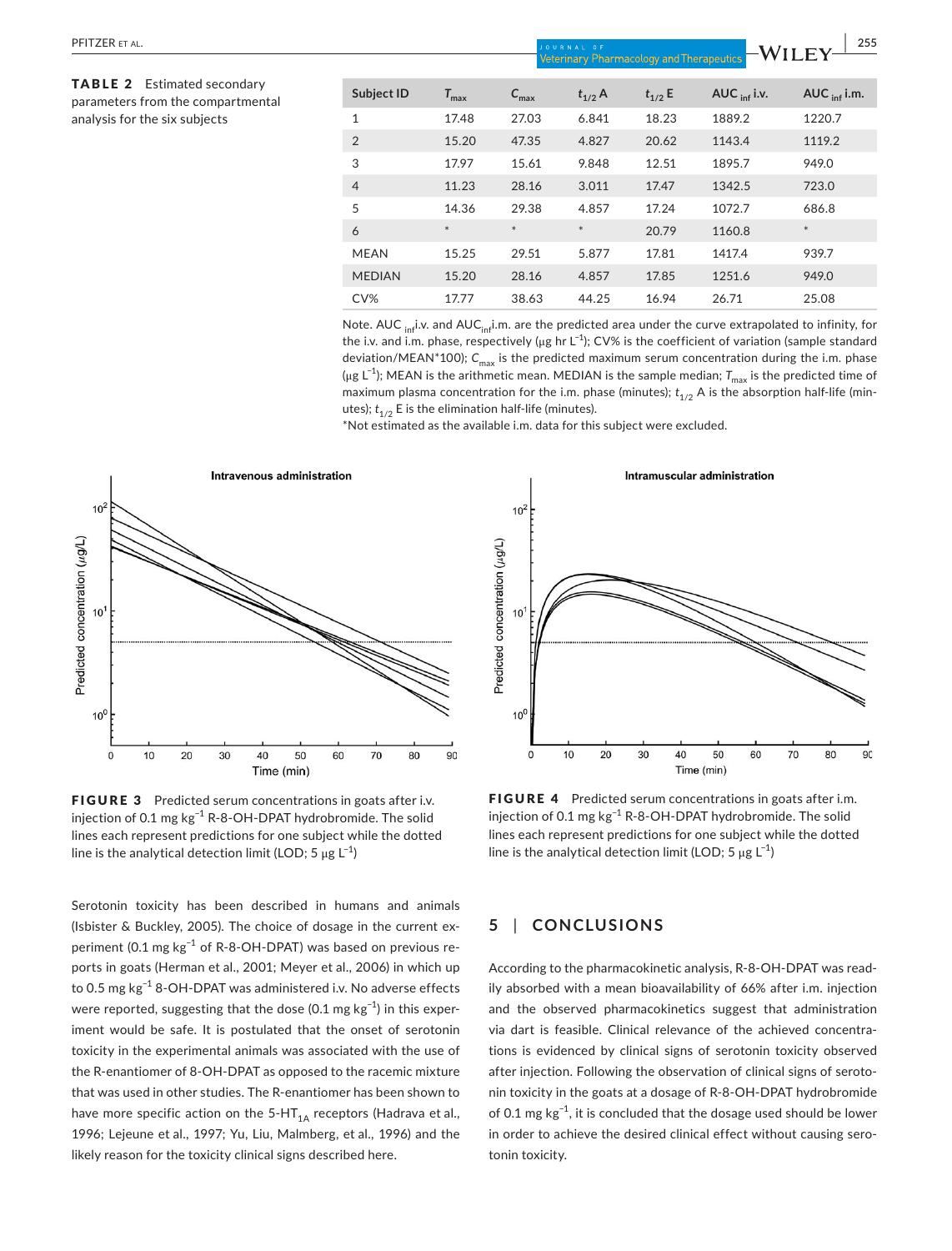### **ACKNOWLEDGMENTS**

The authors would like to thank FDA Laboratories in Pretoria for their technical advice and diagnostic work.

## **AUTHOR CONTRIBUTION**

SP : First author, PhD student, study design, manuscript. AW : Second author, data analysis, manuscript, data interpretation. LL : Study design, data interpretation. KW: Study designs, manuscript. R V-H: Study design, manuscript. JPR: Study design, funding. ML: Study design, data interpretation, funding, manuscript, main supervisor of SP.

#### **ORCID**

*Silke Pfitzer* <https://orcid.org/0000-0001-8119-3999> *Michael Laurence* <https://orcid.org/0000-0003-1215-2848>

#### **REFERENCES**

- Beal, S. L. (2001). Ways to fit a PK model with some data below the quantification limit. *Journal of Pharmacokinetics and Pharmacodynamics*, *28*(5), 481–504.<https://doi.org/10.1023/A:1012299115260>
- Bergstrand, M., & Karlsson, M. O. (2009). Handling data below the limit of quantification in mixed effect models. *American Association of Pharmaceutical Scientists Journal*, *11*, 371–380.
- Boyer, E. (2005). The serotonin syndrome. *New England Journal of Medicine*, *352*(11), 1112.<https://doi.org/10.1056/NEJMra041867>
- Guenther, U., Manzke, T., Wrigge, H., Dutschmann, M., Zinserling, J., Putensen, C., & Hoeft, A. (2009). The counteraction of opioid-induced ventilatory depression by the serotonin 1A-agonist 8-OH-DPAT does not antagonize antinociception in rats in situ and in vivo. *Anesthesia and Analgesia*, *108*(4), 1169–1176.<https://doi.org/10.1213/ane.0b013e318198f828>
- Guo, Y., Harel, O., & Little, R. J. (2010). How well quantified is the limit of quantification? *Epidemiology*, *21*, S10–S16. [https://doi.org/10.1097/](https://doi.org/10.1097/EDE.0b013e3181d60e56) [EDE.0b013e3181d60e56](https://doi.org/10.1097/EDE.0b013e3181d60e56)
- Hadrava, V., Blier, P., & De Montigny, C. (1996). Partial agonistic activity of R- and S-enantiomers of 8-OH-DPAT at 5-HT1A receptors. *Journal of Psychiatry and Neuroscience*, *21*(2), 101–108.
- Haigh, J. C. (1990). Opioids in zoological medicine. *Journal of Zoo and Wildlife Medicine*, *21*(4), 391–413. Retrieved from [http://www.jstor.](http://www.jstor.org/stable/20095092) [org/stable/20095092](http://www.jstor.org/stable/20095092)
- Herman, J. K., O'Halloran, K. D., & Bisgard, G. E. (2001). Effect of 8-OH DPAT and ketanserin on the ventilatory acclimatization to hypoxia in awake goats. *Respiration Physiology*, *124*(2), 95–104. [https://doi.](https://doi.org/10.1016/S0034-5687(00)00191-2) [org/10.1016/S0034-5687\(00\)00191-2](https://doi.org/10.1016/S0034-5687(00)00191-2)
- Isbister, G. K., & Buckley, N. A. (2005). The pathophysiology of serotonin toxicity in animals and humans. *Clinical Neuropharmacology*, *28*(5), 205–2014. <https://doi.org/10.1097/01.wnf.0000177642.89888.85>
- Isbister, G. K., Buckley, N. A., & Whyte, I. M. (2007). Serotonin toxicity: a practical approach to diagnosis and treatment. *Medical Journal of Australia*, *187*(6), 361–365.
- Jelliffe, R. W., Schumitzky, A., Bayard, D., Fu, X., & Neely, M. (2015). Describing assay precision—reciprocal of variance is correct, not CV percent: Its use should significantly improve laboratory performance. *Therapeutic Drug Monitoring*, *37*(3), 389–394. [https://doi.](https://doi.org/10.1097/FTD.0000000000000168) [org/10.1097/FTD.0000000000000168](https://doi.org/10.1097/FTD.0000000000000168)
- Jusko, W. J. (2012). Use of pharmacokinetic data below lower limit of quantitation values. *Pharmaceutical Research*, *29*(9), 2628–2631. <https://doi.org/10.1007/s11095-012-0805-6>
- Keizer, R. J., Jansen, R. S., Rosing, H., Thijssen, B., Beijnen, J. H., Schellens, J. H. M., & Huitema, A. D. R. (2015). Incorporation of concentration data below the limit of quantification in population pharmacokinetic analyses. *Pharmacology Research & Perspectives*, *3*, e00131. [https://](https://doi.org/10.1002/prp2.131) [doi.org/10.1002/prp2.131](https://doi.org/10.1002/prp2.131)
- Kimura, S., & Haji, A. (2014). Pharmacological strategy for overcoming opioid-induced ventilatory disturbances. *European Journal of Pharmacology*, *725*, 87–90. [https://doi.org/10.1016/j.ej](https://doi.org/10.1016/j.ejphar.2013.08.007)[phar.2013.08.007 https://doi.org/10.1016/j.ejphar.2013.08.007](https://doi.org/10.1016/j.ejphar.2013.08.007)
- Kotani, M., Urushino, N., Natsutani, I., Ogi, Y., & Ikeda, K. (2017). Effects of the 5-HT1A receptor agonists buspirone and 8-OH-DPAT on pupil size in common marmosets. *Behavioural Pharmacology*, *28*, 313–317. <https://doi.org/10.1097/fbp.0000000000000275>[https://doi.](https://doi.org/10.1097/FBP.0000000000000275) [org/10.1097/FBP.0000000000000275](https://doi.org/10.1097/FBP.0000000000000275)
- Lejeune, F., Newman-Tancredi, A., Audinot, V., & Millan, M. J. (1997). Interactions of (+)- and (−)-8- and 7-Hydroxy-2-(Di-n-Propylamino) tetralin at Human (h)D3, hD2 and h Serotonin1A receptors and their modulation of the activity of serotoninergic and dopaminergic neurones in rats. *Journal of Pharmacology and Experimental Therapeutics*, *280*(3), 1241–1249. Retrieved from [http://jpet.aspetjournals.org/](http://jpet.aspetjournals.org/content/280/3/1241.abstract) [content/280/3/1241.abstract](http://jpet.aspetjournals.org/content/280/3/1241.abstract)
- Lynn, H. S. (2001). Maximum likelihood inference for left-censored HIV RNA data. *Statistics in Medicine*, *20*, 33–45. [https://doi.org/10.1002/](https://doi.org/10.1002/(ISSN)1097-0258) [\(ISSN\)1097-0258](https://doi.org/10.1002/(ISSN)1097-0258)
- Manzke, T., Guenther, U., Ponimaskin, E. G., Haller, M., Dutschmann, M., Schwarzacher, S., & Richter, D. W. (2003). 5-HT 4(a) receptors avert opioid-induced breathing depression without loss of analgesia. *Science*, *301*(5630), 226–229. [https://doi.org/10.1126/](https://doi.org/10.1126/science.1084674) [science.1084674](https://doi.org/10.1126/science.1084674)
- McCrimmon, D. R., & Alheid, G. F. (2003). On the opiate trail of respiratory depression. *American Journal of Physiology. Regulatory, Integrative and Comparative Physiology*, *285*(6), R1274–R1275. [https://](https://doi.org/10.1152/ajpregu.00428.2003) [doi.org/10.1152/ajpregu.00428.2003](https://doi.org/10.1152/ajpregu.00428.2003) [https://doi.org/10.1152/](https://doi.org/10.1152/ajpregu.00428.2003) [ajpregu.00428.2003](https://doi.org/10.1152/ajpregu.00428.2003)
- Meyer, L. C. R., Fuller, A., & Mitchell, D. (2006). Zacopride and 8-OH-DPAT reverse opioid-induced respiratory depression and hypoxia but not catatonic immobilization in goats. *American Journal of Physiology. Regulatory, Integrative and Comparative Physiology*, *290*(2), R405–R413. <https://doi.org/10.1152/ajpregu.00440.2005> [https://](https://doi.org/10.1152/ajpregu.00440.2005) [doi.org/10.1152/ajpregu.00440.2005](https://doi.org/10.1152/ajpregu.00440.2005)
- Richter, D. W., Manzke, T., Wilken, B., & Ponimaskin, E. (2003). Serotonin receptors: Guardians of stable breathing. *Trends in Molecular Medicine*, *9*(12), 542–548. <https://doi.org/10.1016/j.molmed.2003.10.010>
- Sahibzada, N., Ferreira, M., Wasserman, A. M., Taveira-DaSilva, A. M., & Gillis, R. A. (2000). Reversal of morphine-induced apnea in the anesthetized rat by drugs that activate 5-hydroxytryptamine(1A) receptors. *The Journal of Pharmacology and Experimental Therapeutics*, *292*(2), 704–713.
- Sebbag, L., Thomasy, S. M., Woodward, A. P., Knych, H. K., & Maggs, D. J. (2016). Pharmacokinetic modeling of penciclovir and BRL42359 in the plasma and tears of healthy cats to optimize dosage recommendations for oral administration of famciclovir. *American Journal of Veterinary Research*, *77*(8), 833–845. <https://doi.org/10.2460/ajvr.77.8.833>
- Shabir, G. A. (2003). Validation of high-performance liquid chromatography methods for pharmaceutical analysis - Understanding the differences and similarities between validation requirements of the US Food and Drug Administration, the US Pharmacopeia and the International Conference on Harmonization. *Journal of Chromatography A*, *987*(1–2), 57–66. [https://doi.org/10.1016/](https://doi.org/10.1016/S0021-9673(02)01536-4) [S0021-9673\(02\)01536-4](https://doi.org/10.1016/S0021-9673(02)01536-4)
- Shampine, L. F., & Reichelt, M. W. (1997). The matlab ode suite. *SIAM Journal on Scientific Computing*, *18*(1), 1–22. [https://doi.org/10.1137/](https://doi.org/10.1137/S1064827594276424) [S1064827594276424](https://doi.org/10.1137/S1064827594276424)
- Stettner, G. M., Zanella, S., Hilaire, G., & Dutschmann, M. (2008). 8-OH-DPAT suppresses spontaneous central apneas in the